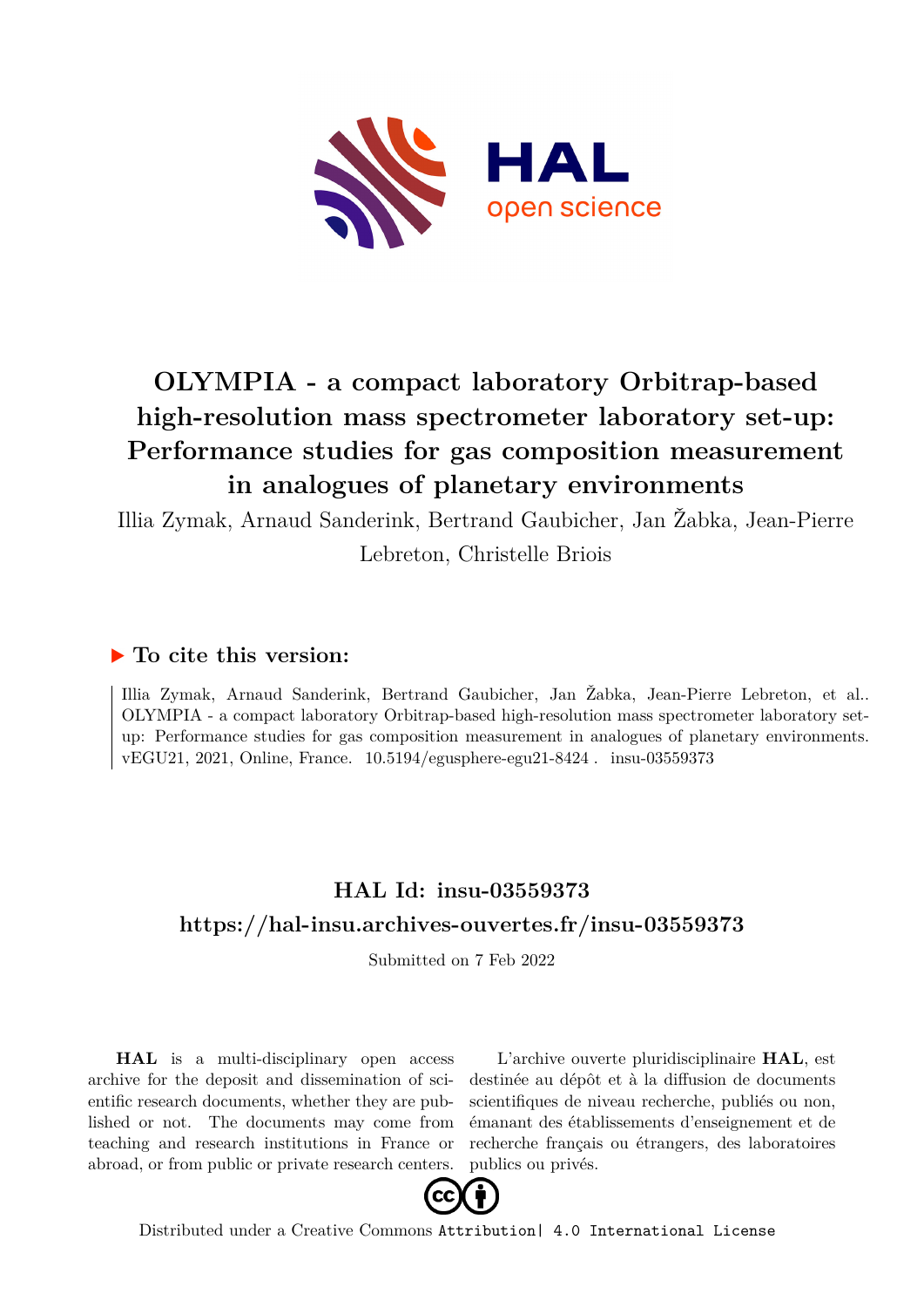

EGU21-8424 https://doi.org/10.5194/egusphere-egu21-8424 EGU General Assembly 2021 © Author(s) 2022. This work is distributed under the Creative Commons Attribution 4.0 License.



## **OLYMPIA - a compact laboratory Orbitrap-based high-resolution mass spectrometer laboratory set-up: Performance studies for gas composition measurement in analogues of planetary environments**

**Illia Zymak**<sup>1</sup>, Arnaud Sanderink<sup>1</sup>, Bertrand Gaubicher<sup>1</sup>, Jan Žabka<sup>2</sup>, Jean-Pierre Lebreton<sup>1</sup>, and Christelle Briois<sup>1</sup>

1 Laboratoire de Physique et Chimie de l'Environnement et de l'Espace (LPC2E), UMR7328 CNRS/Université d'Orléans/CNES, 3A, Avenue de la Recherche Scientifique, 45071 Orléans, France

<sup>2</sup>J. Heyrovský Institute of Physical Chemistry of the CAS, v. v. i., Dolejškova 2155/3, 182 23 Prague 8, Czech Republic

In situ composition measurements at Saturn and its moons (Cassini-Huygens<sup>1,2</sup>) and at comet 67P/Churyumov-Gerasimenko (Rosetta $3,4$ ) unveiled the complexity of the atmospheric chemical composition and high abundance of organic compounds in the environments of Solar System bodies. The deciphering of the measurements, obtained by current state-of-the-art instruments, to obtain the composition of complex gas mixtures that include polyatomic molecules and volatile organic compounds (VOCs) often requires having recourse to instrument response modeling supplemented by theoretical chemical models.

One of the limitations in currently flown mass spectrometers is their limited mass resolving power. High mass-resolving power offers the capability to identify unambiguously almost all complex organic compounds. Such technique offers identification of almost all complex organic compounds without application of complementary separation techniques, e.g. chromatography, spectroscopy or collision induced dissociation. A new generation of space mass spectrometers under development (MASPEX<sup>5</sup>, MULTUM<sup>6</sup>, CORALS<sup>7</sup>, CRATER<sup>7</sup>, among others), aims at reaching mass resolution of > 50 000. CORALS and CRATER are Orbitrap-based instruments using CosmOrbitrap elements.

In collaboration with J. Herovsky institute, the Laboratoire de Physique et de Chimie de l'Environnement et de l'Espace (LPC2E) has developed a new laboratory test-bench based on the Orbitrap™ technology OLYMPIA (Orbitrap anaLYseur MultiPle IonisAtion) to evaluate several space applications of an Orbitrap-based space instrument using different ionization techniques. OLYMPIA is a compact, transportable set-up and is intended to be used as a stand-alone device (currently with an EI ionization source), but later intended to be coupled to different sources of ions. The next step in the next few months is to couple it with the LLILBID set-up in Berlin $^8\!$ .

OLYMPIA is currently directly coupled with a first prototype of a compact electron impact ionization source. A single shot provides a useful signal duration of 200-250ms second before it decays to the noise level, and provide mass resolution for Kr ion isotopes of the order of 30 000